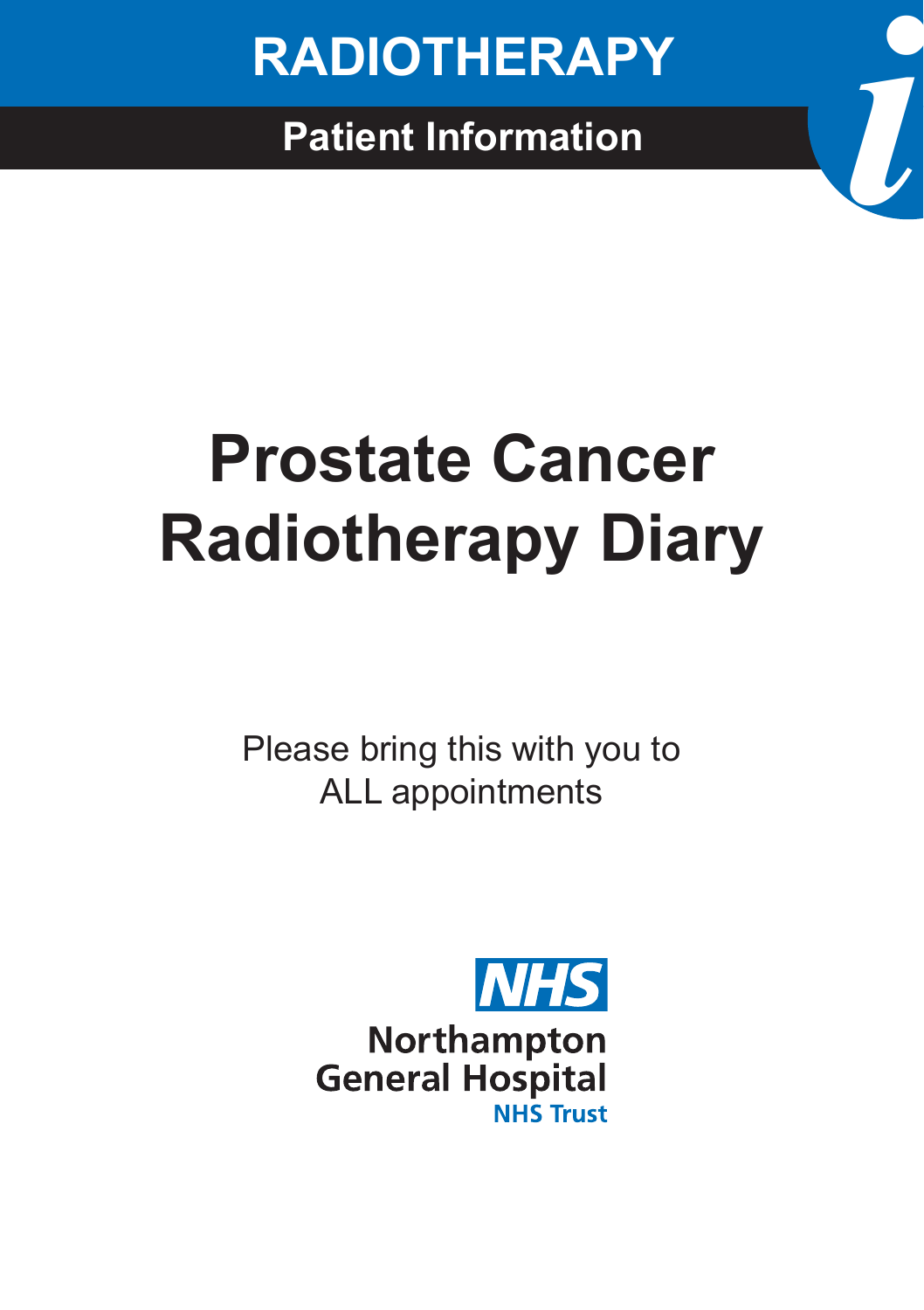To ensure that we can give you the most positive and effective radiotherapy experience, please complete this diary for three days before your next appointment

If you have any questions please call the Review Team on 01604 523840

#### **Contents**

Fluid Intake Diary

Bowel Movement Diary

Food Diary

Treatment Preparation Appointment

CT Scan

| Treatment Preparation Appointment: |  |
|------------------------------------|--|
| CT Scan/Planning Appointment:      |  |
| <b>Proposed Start Date:</b>        |  |
| Number of Treatments:              |  |
| Consultant:                        |  |
| <b>Urology Nurse Specialist:</b>   |  |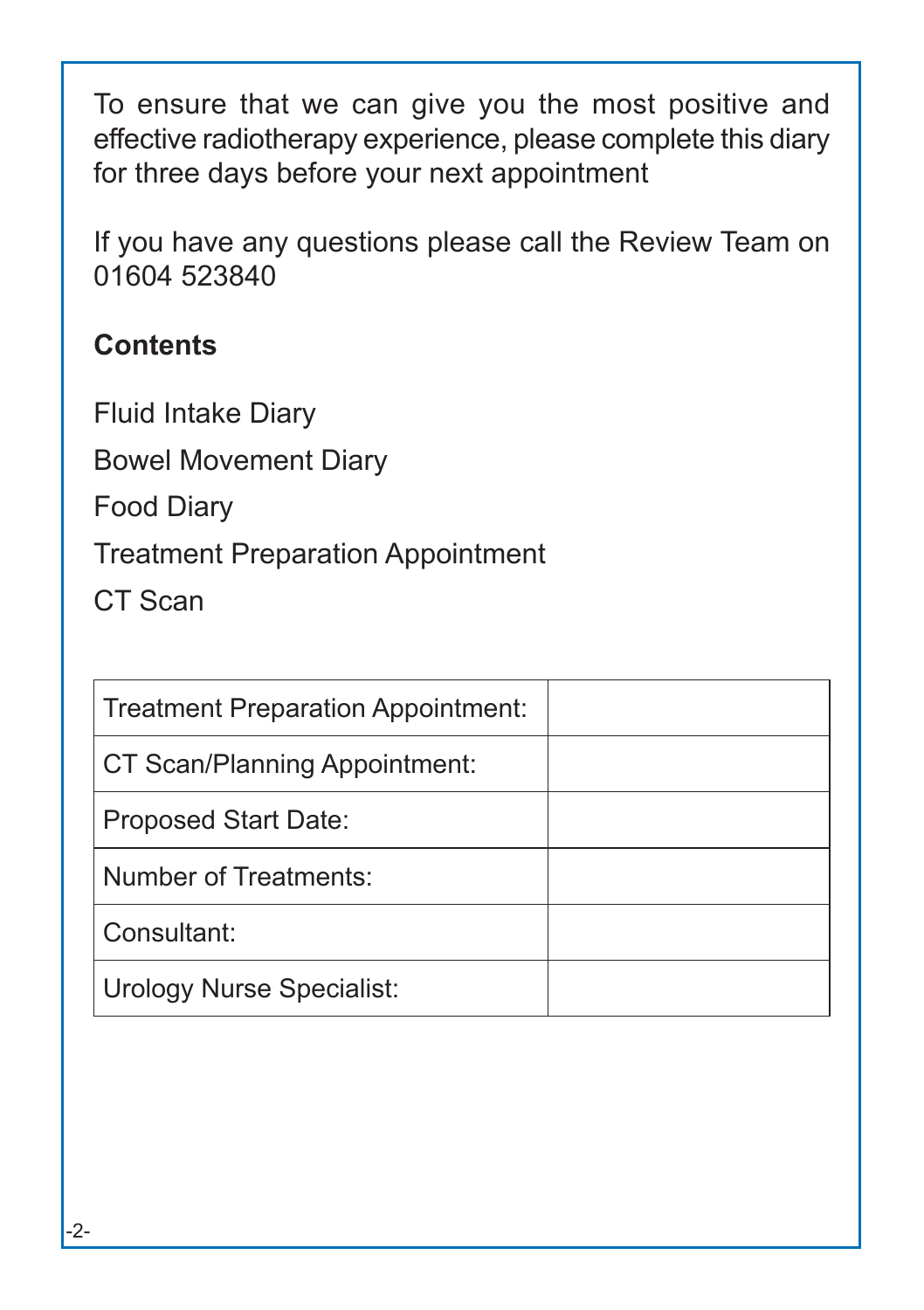## **Fluid Intake Diary**

Please record the type of drink, volume and time.

Please make sure that you drink 2 litres (4 pints) of non caffeinated, non alcoholic and non carbonated fluid each day.

Make sure that you record all the fluid that you including caffeinated, alcoholic and carbonated.

| Day 1       |              |               |
|-------------|--------------|---------------|
| <b>Time</b> | <b>Type</b>  | <b>Volume</b> |
| e.g 7am     | Decaf Coffee | 300ml/1 cup   |
|             |              |               |
|             |              |               |
|             |              |               |
|             |              |               |
|             |              |               |
|             |              |               |
|             |              |               |
|             |              |               |
|             |              |               |
|             |              |               |
|             |              |               |
|             |              |               |
|             |              |               |
|             |              |               |
|             |              |               |
|             |              |               |
|             |              |               |
|             |              |               |
|             |              |               |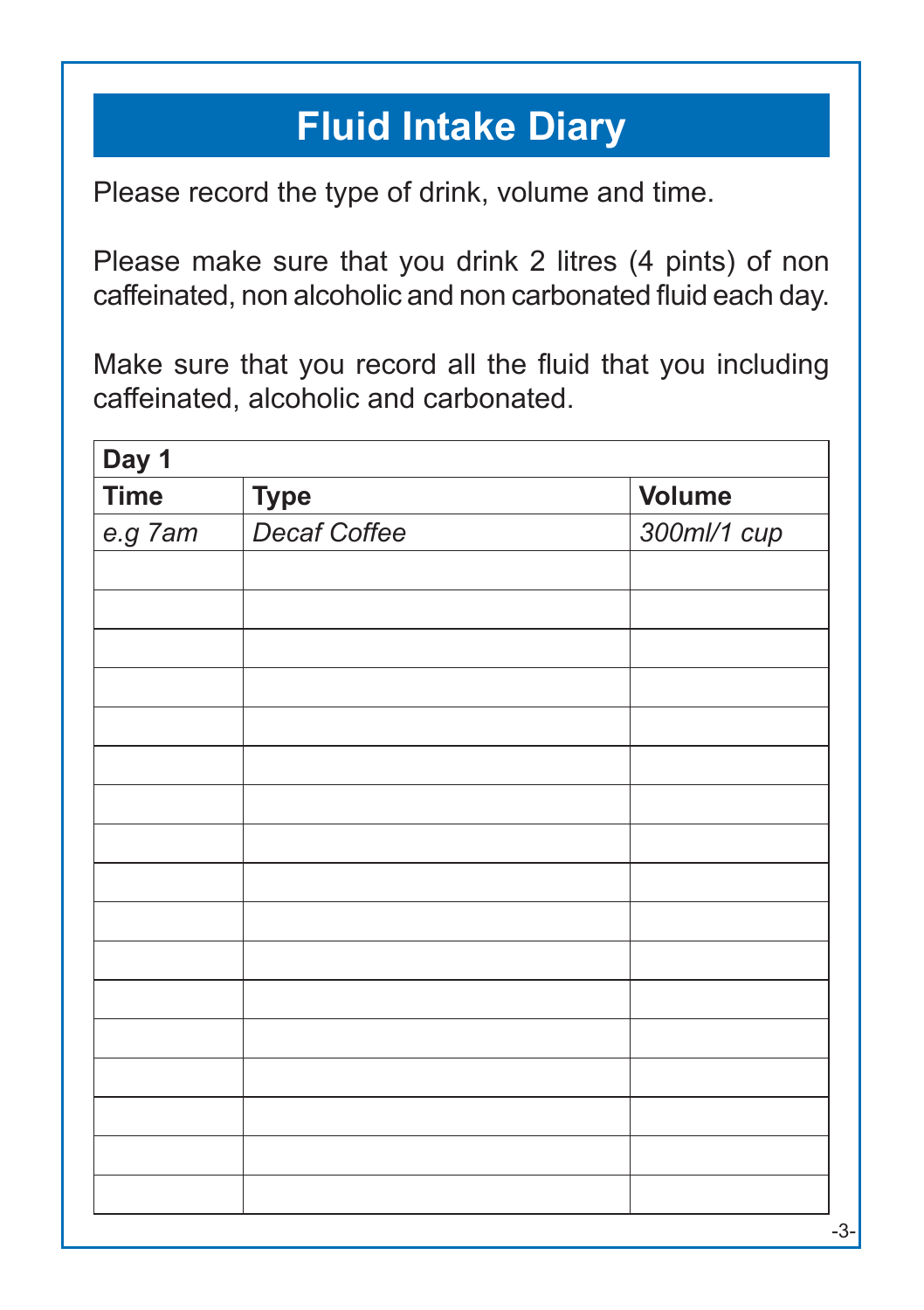| Day 2<br><b>Time</b> | <b>Type</b> | Volume |
|----------------------|-------------|--------|
|                      |             |        |
|                      |             |        |
|                      |             |        |
|                      |             |        |
|                      |             |        |
|                      |             |        |
|                      |             |        |
|                      |             |        |
|                      |             |        |
|                      |             |        |
|                      |             |        |
|                      |             |        |
|                      |             |        |
|                      |             |        |
|                      |             |        |
|                      |             |        |
|                      |             |        |
|                      |             |        |
|                      |             |        |
|                      |             |        |
|                      |             |        |
|                      |             |        |
|                      |             |        |
|                      |             |        |
|                      |             |        |
|                      |             |        |
|                      |             |        |
|                      |             |        |
|                      |             |        |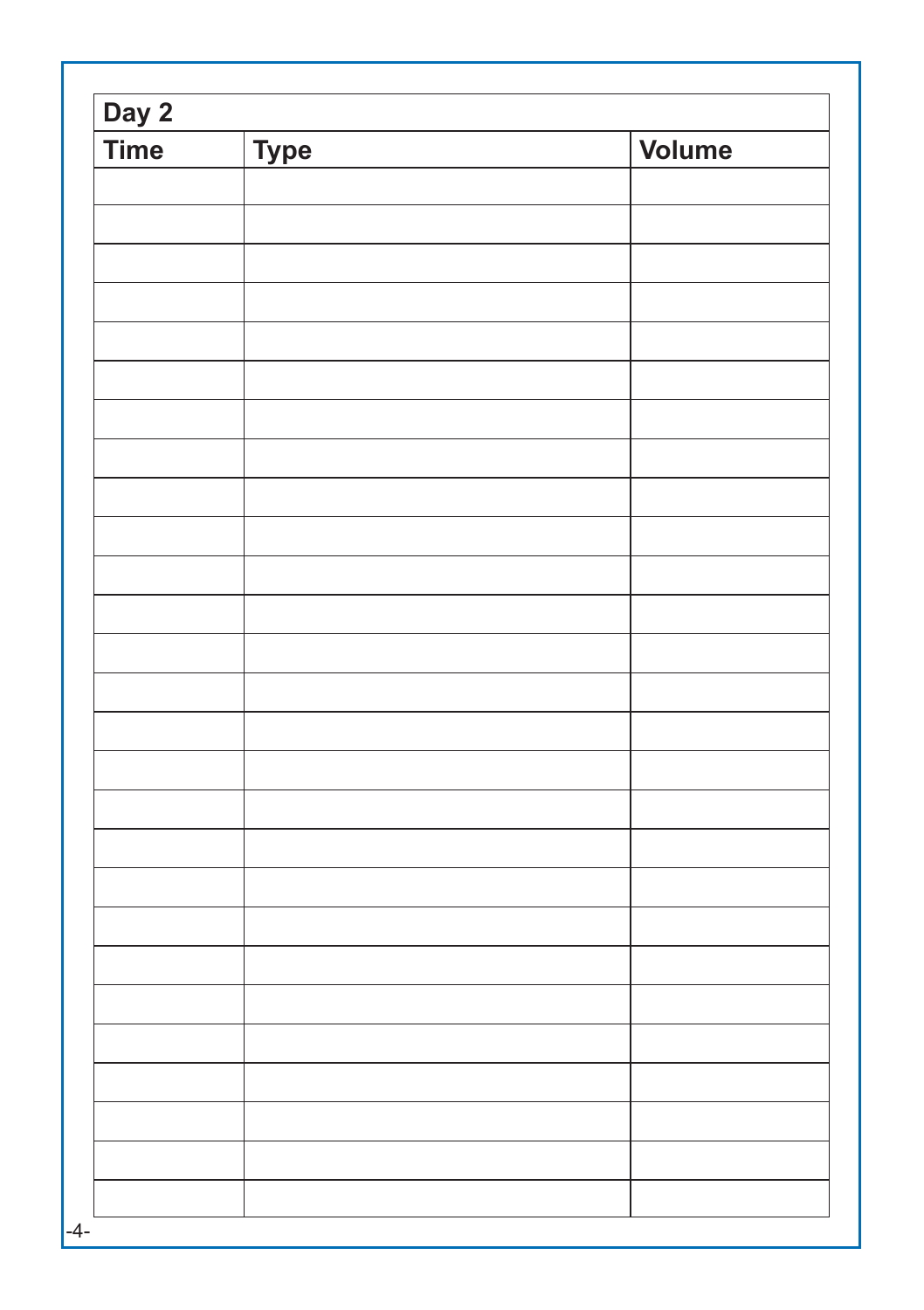| Day 3<br><b>Time</b> | <b>Type</b> | <b>Volume</b> |
|----------------------|-------------|---------------|
|                      |             |               |
|                      |             |               |
|                      |             |               |
|                      |             |               |
|                      |             |               |
|                      |             |               |
|                      |             |               |
|                      |             |               |
|                      |             |               |
|                      |             |               |
|                      |             |               |
|                      |             |               |
|                      |             |               |
|                      |             |               |
|                      |             |               |
|                      |             |               |
|                      |             |               |
|                      |             |               |
|                      |             |               |
|                      |             |               |
|                      |             |               |
|                      |             |               |
|                      |             |               |
|                      |             |               |
|                      |             |               |
|                      |             |               |
|                      |             |               |
|                      |             |               |
|                      |             |               |
|                      |             |               |
|                      |             |               |
|                      |             |               |
|                      |             |               |
|                      |             |               |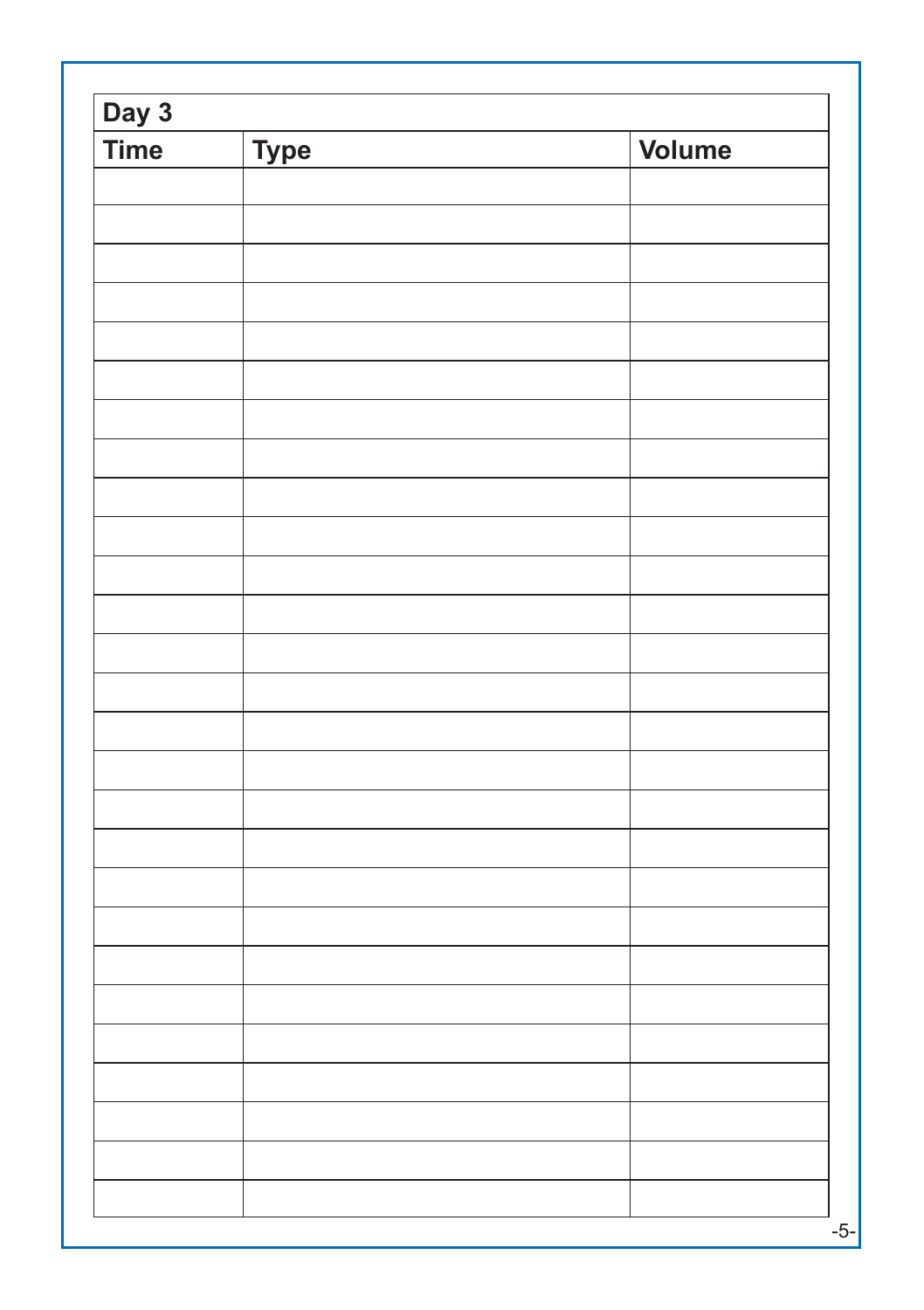## **Bowel Diary**

Please record the time that you move your bowels and, using the information below, the type of bowel motion.

| Day 1    |             |      | Day 2       |      | Day 3       |
|----------|-------------|------|-------------|------|-------------|
| Time     | <b>Type</b> | Time | <b>Type</b> | Time | <b>Type</b> |
| e.g. 7am |             |      |             |      |             |
|          |             |      |             |      |             |
|          |             |      |             |      |             |
|          |             |      |             |      |             |
|          |             |      |             |      |             |
|          |             |      |             |      |             |

## **Bristol Stool Chart**

| Type 1                             | Type 2                                               | Type 3                                              | Type 4                                           |
|------------------------------------|------------------------------------------------------|-----------------------------------------------------|--------------------------------------------------|
| Separate hard lumps,<br>like nuts  | Sausage-like but<br>lumpy                            | Like a sausage but<br>with cracks in the<br>surface | Like a sausage or a<br>snake, smooth and<br>soft |
|                                    |                                                      |                                                     |                                                  |
| Type 5                             | Type 6                                               | Type 7                                              |                                                  |
| Soft blobs with clear<br>cut edges | Fluffy pieces with<br>ragged edges, a<br>mushy stool | Watery, no solid<br>pieces                          |                                                  |
|                                    |                                                      |                                                     |                                                  |
|                                    |                                                      |                                                     |                                                  |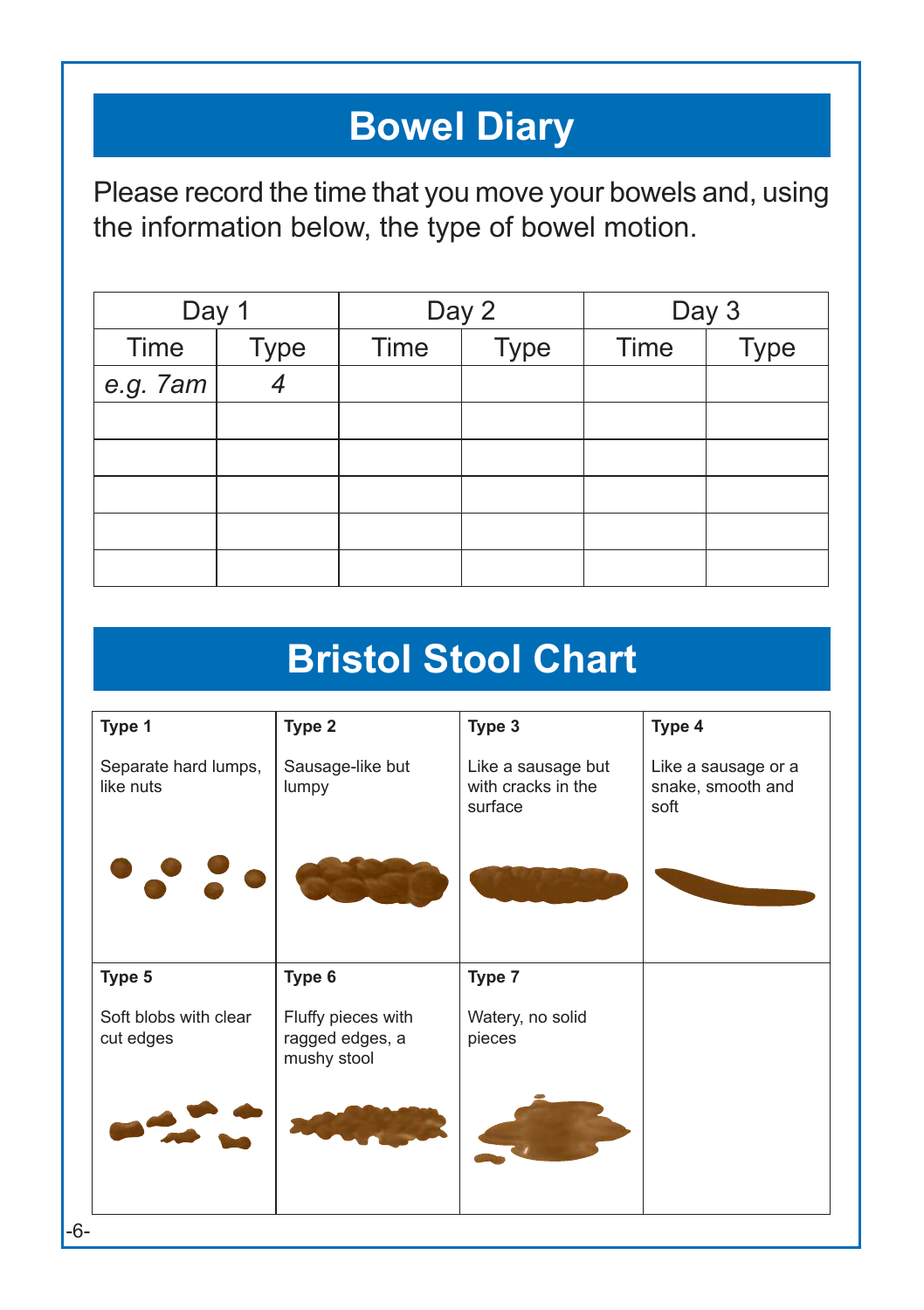# **Food Diary**

Please record the food that you eat – include meals and snacks.

| Day 1     |      |          |  |
|-----------|------|----------|--|
| Time/Meal | Food | Comments |  |
|           |      |          |  |
|           |      |          |  |
|           |      |          |  |
|           |      |          |  |
|           |      |          |  |
|           |      |          |  |
|           |      |          |  |
|           |      |          |  |

| Day 2     |      |          |
|-----------|------|----------|
| Time/Meal | Food | Comments |
|           |      |          |
|           |      |          |
|           |      |          |
|           |      |          |
|           |      |          |
|           |      |          |
|           |      |          |
|           |      |          |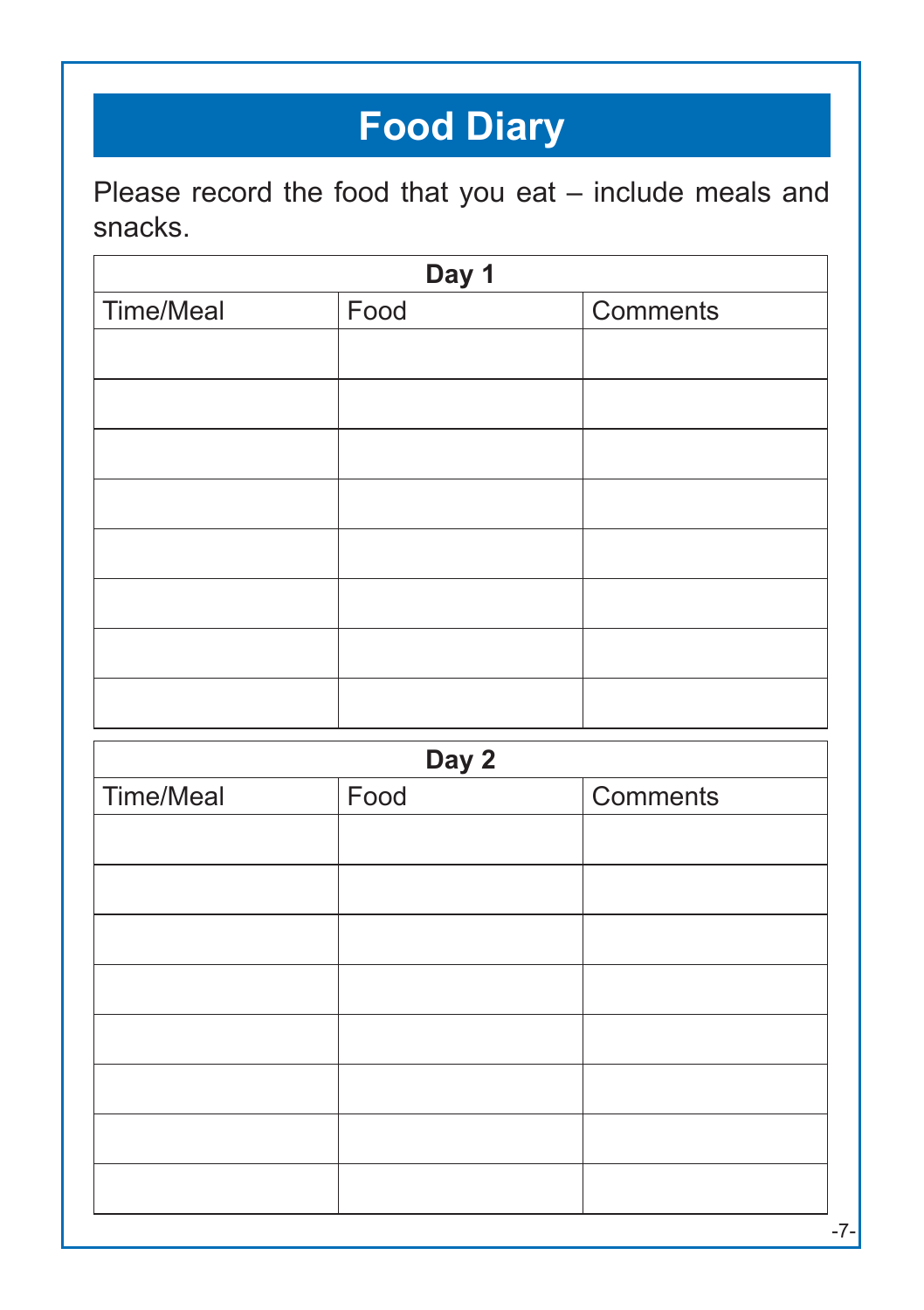| Day 3     |      |          |
|-----------|------|----------|
| Time/Meal | Food | Comments |
|           |      |          |
|           |      |          |
|           |      |          |
|           |      |          |
|           |      |          |
|           |      |          |
|           |      |          |
|           |      |          |
|           |      |          |
|           |      |          |
|           |      |          |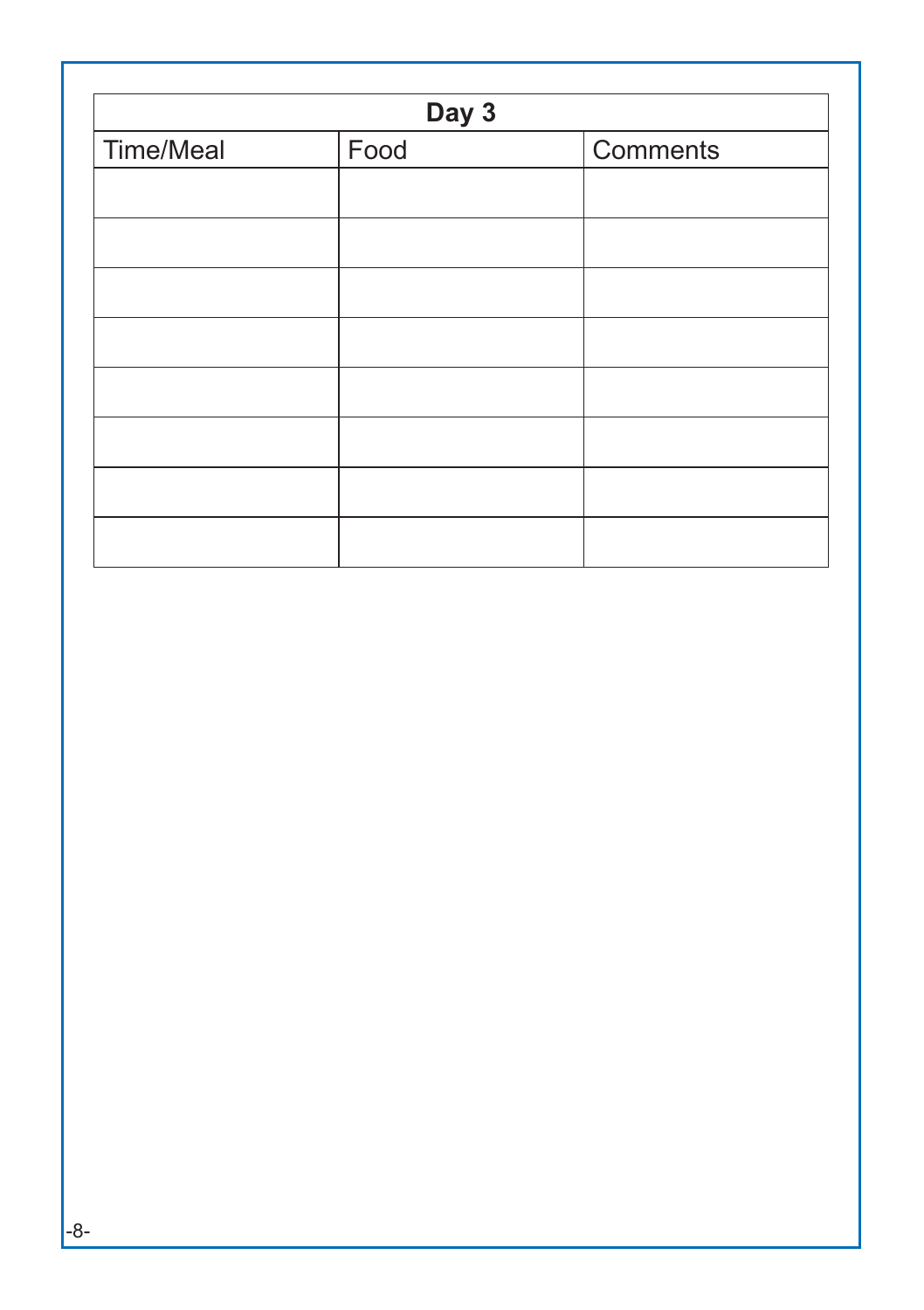# **Treatment Preparation Appointment**

#### **TO BE COMPLETED BY REVIEW TEAM**

Radiographer: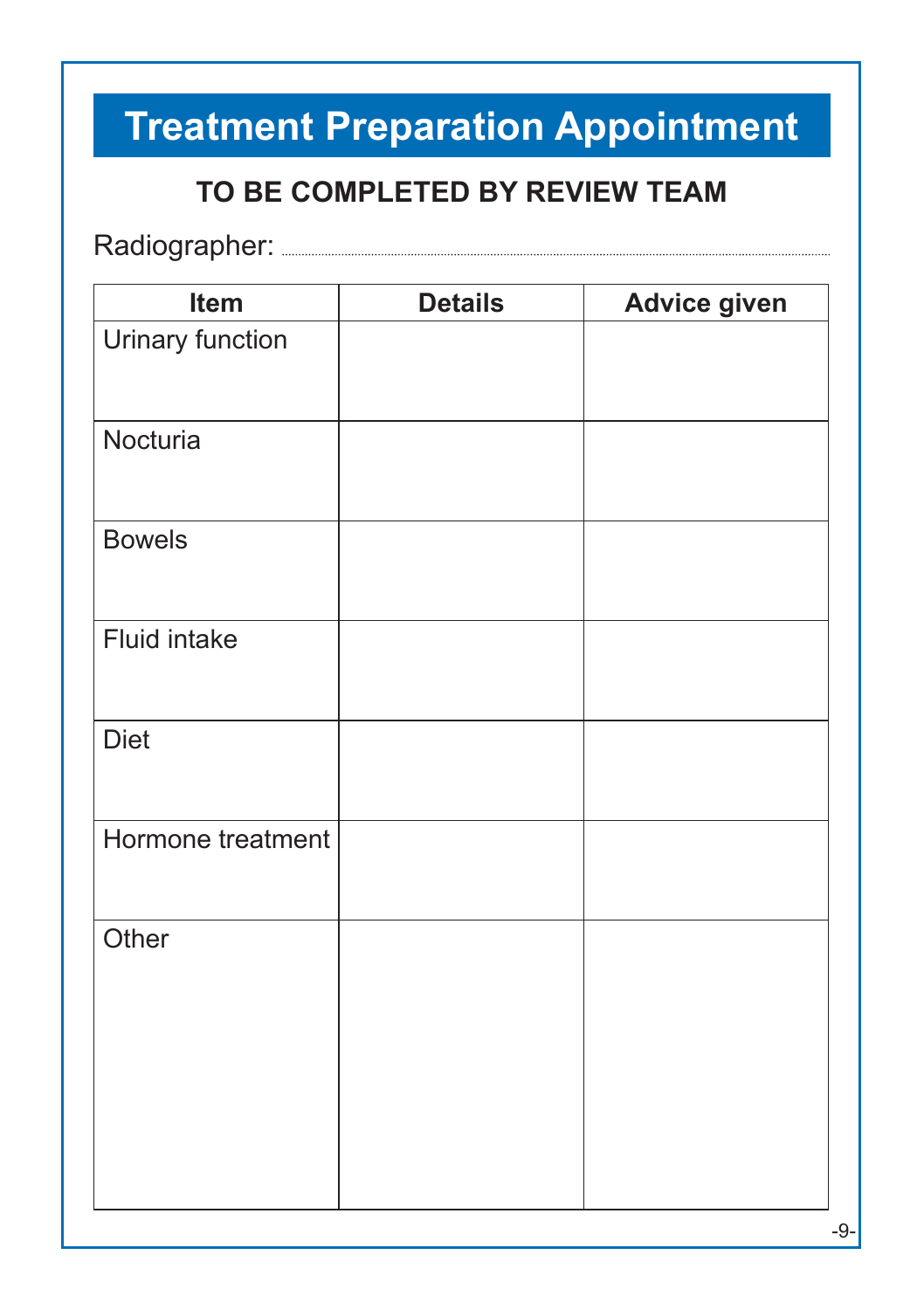## **CT Scan**

#### **TO BE COMPLETED BY CT RADIOGRAPHER**

**Date of 1st Scan:**

If unsuccessful, advice given:

#### **Date of 2nd Scan (if required):**

If unsuccessful, advice given:

#### **Date of 3rd Scan (if required):**

If unsuccessful, advice given: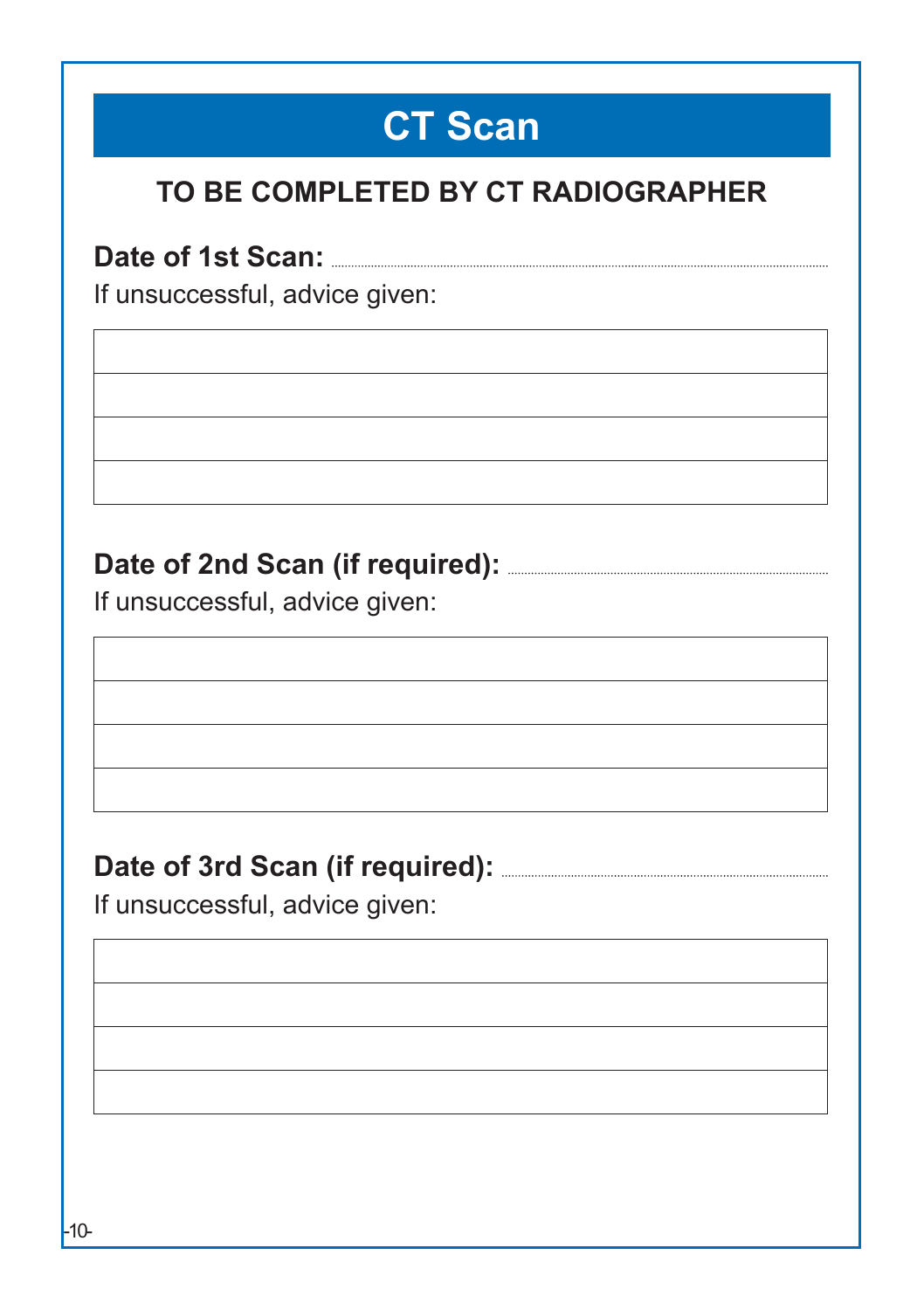# **Questions**

| If you have any questions regarding your treatment, make<br>a note of them here: |
|----------------------------------------------------------------------------------|
|                                                                                  |
|                                                                                  |
|                                                                                  |
|                                                                                  |
|                                                                                  |
|                                                                                  |
|                                                                                  |
|                                                                                  |
|                                                                                  |
|                                                                                  |
|                                                                                  |
|                                                                                  |
|                                                                                  |
|                                                                                  |
|                                                                                  |
|                                                                                  |
|                                                                                  |